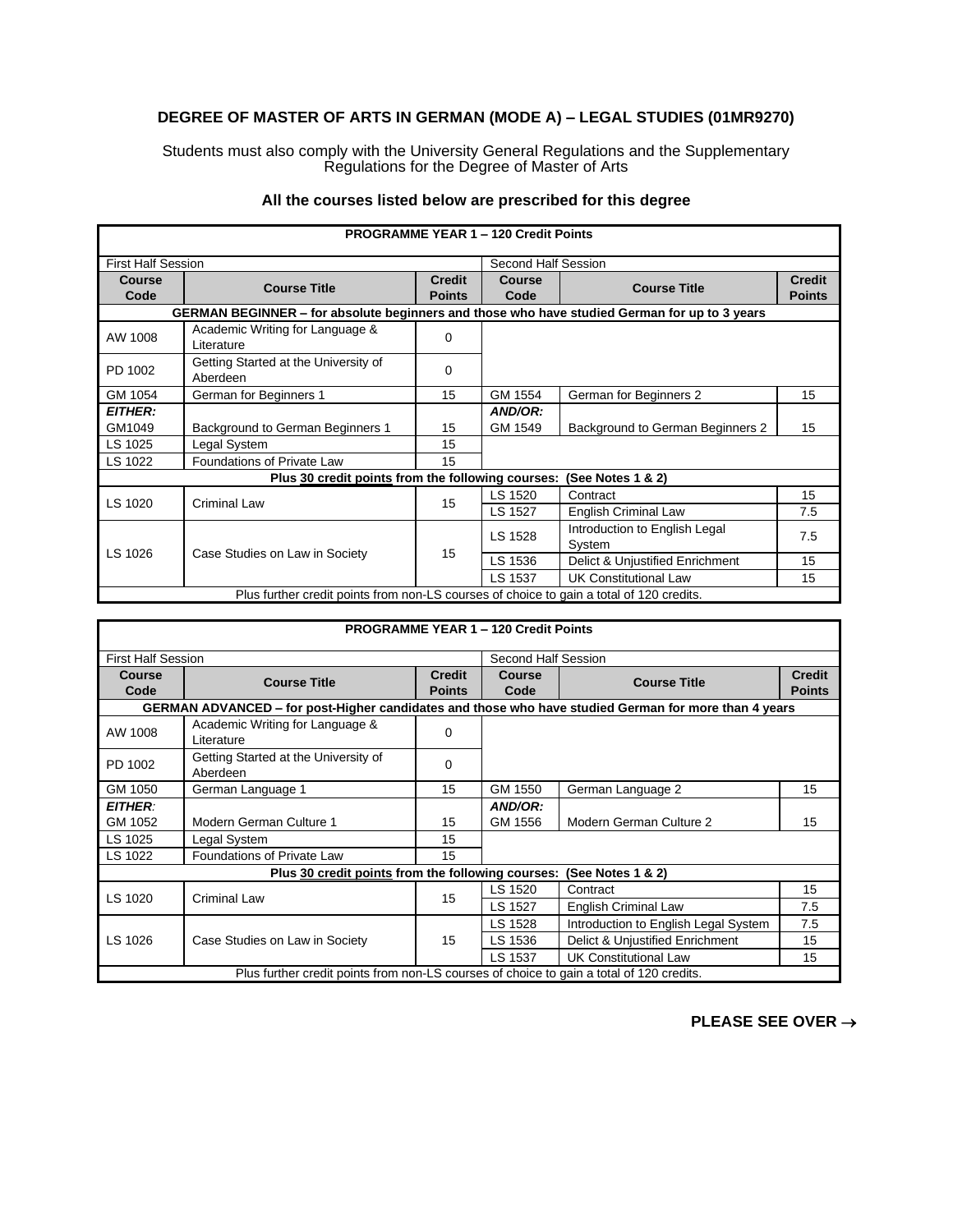|                                                  |                                                   |                                | <b>PROGRAMME YEAR 2 - 120 Credit Points</b> |                                                              |                                |  |  |
|--------------------------------------------------|---------------------------------------------------|--------------------------------|---------------------------------------------|--------------------------------------------------------------|--------------------------------|--|--|
| <b>First Half-Session</b><br>Second Half-Session |                                                   |                                |                                             |                                                              |                                |  |  |
| Course<br>Code                                   | <b>Course Title</b>                               | <b>Credit</b><br><b>Points</b> | <b>Course</b><br>Code                       | <b>Course Title</b>                                          | <b>Credit</b><br><b>Points</b> |  |  |
|                                                  | <b>GERMAN BEGINNER</b>                            |                                |                                             |                                                              |                                |  |  |
| GM 2040                                          | German Language (Advanced<br>Introductory) 1      | 15                             | GM 2540                                     | German Language (Advanced<br>Introductory) 2                 | 15                             |  |  |
| GM 2043                                          | Modern German Culture 3                           | 15                             | GM 2543                                     | Modern German Culture 4                                      | 15                             |  |  |
|                                                  | Plus 60 credit points from the following courses: |                                |                                             | (See Notes 1 & 2)                                            |                                |  |  |
| LS 1020                                          | Criminal Law                                      | 15                             | LS 1520                                     | Contract                                                     | 15                             |  |  |
|                                                  |                                                   |                                | LS 1527                                     | <b>English Criminal Law</b>                                  | 15                             |  |  |
|                                                  | Case Studies on Law in Society                    | 15                             | LS 1528                                     | Introduction to English Legal System                         | 7.5                            |  |  |
| LS 1026                                          |                                                   |                                | LS 1536                                     | Delict & Unjustified Enrichment                              | 15                             |  |  |
|                                                  |                                                   |                                | LS 1537                                     | <b>UK Constitutional Law</b>                                 | 7.5                            |  |  |
| LS 2026                                          | <b>EU</b> Institutions and Law                    | 15                             | LS 2525                                     | Commercial Organisations and<br>Insolvency                   | 15                             |  |  |
|                                                  |                                                   |                                | LS 2526                                     | Family Law                                                   | 15                             |  |  |
| LS 2031                                          | The Law of Property                               | 15                             | LS 2527                                     | Introduction to Legal Theory                                 | 7.5                            |  |  |
|                                                  |                                                   |                                | LS 2528                                     | <b>Succession and Trusts</b>                                 | 7.5                            |  |  |
|                                                  |                                                   |                                | LS 2532                                     | Private International Law                                    | 15                             |  |  |
| LS 2032                                          | Public International Law                          | 15                             | LS 2533                                     | <b>Business Law</b>                                          | 15                             |  |  |
|                                                  |                                                   |                                | LS 2536                                     | Introduction to Comparative Law                              | 15                             |  |  |
|                                                  |                                                   |                                | LS 2537                                     | Tort in a Comparative Context                                | 15                             |  |  |
| LS 2033                                          | Administrative Law and Civil Liberties            | 15                             | LS 2540                                     | Comparative Law II: The Romano-<br><b>Germanic Tradition</b> | 7.5                            |  |  |

|                |                                                   |                                | <b>PROGRAMME YEAR 2 - 120 Credit Points</b> |                                                              |                                |  |  |  |
|----------------|---------------------------------------------------|--------------------------------|---------------------------------------------|--------------------------------------------------------------|--------------------------------|--|--|--|
|                | <b>First Half-Session</b><br>Second Half-Session  |                                |                                             |                                                              |                                |  |  |  |
| Course<br>Code | <b>Course Title</b>                               | <b>Credit</b><br><b>Points</b> | Course<br>Code                              | <b>Course Title</b>                                          | <b>Credit</b><br><b>Points</b> |  |  |  |
|                | <b>GERMAN ADVANCED</b>                            |                                |                                             |                                                              |                                |  |  |  |
| GM 2042        | German Language 3                                 | 15                             | GM 2542                                     | German Language 4                                            | 15                             |  |  |  |
| GM 2043        | Modern German Culture 3                           | 15                             | GM 2543                                     | Modern German Culture 4                                      | 15                             |  |  |  |
|                | Plus 60 credit points from the following courses: |                                |                                             | (See Notes 1 & 2)                                            |                                |  |  |  |
| LS 1020        | <b>Criminal Law</b>                               | 15                             | LS 1520                                     | Contract                                                     | 15                             |  |  |  |
|                |                                                   |                                | LS 1527                                     | <b>English Criminal Law</b>                                  | 15                             |  |  |  |
|                | Case Studies on Law in Society                    |                                | LS 1528                                     | Introduction to English Legal System                         | 7.5                            |  |  |  |
| LS 1026        |                                                   | 15                             | LS 1536                                     | Delict & Unjustified Enrichment                              | 15                             |  |  |  |
|                |                                                   |                                | LS 1537                                     | <b>UK Constitutional Law</b>                                 | 7.5                            |  |  |  |
| LS 2026        | EU Institutions and Law                           | 15                             | LS 2525                                     | Commercial Organisations and<br>Insolvency                   | 15                             |  |  |  |
|                |                                                   |                                | LS 2526                                     | <b>Family Law</b>                                            | 15                             |  |  |  |
| LS 2031        | The Law of Property                               | 15                             | LS 2527                                     | Introduction to Legal Theory                                 | 7.5                            |  |  |  |
|                |                                                   |                                | LS 2528                                     | <b>Succession and Trusts</b>                                 | 7.5                            |  |  |  |
|                |                                                   |                                | LS 2532                                     | Private International Law                                    | 15                             |  |  |  |
| LS 2032        | Public International Law                          | 15                             | LS 2533                                     | <b>Business Law</b>                                          | 15                             |  |  |  |
|                |                                                   |                                | LS 2536                                     | Introduction to Comparative Law                              | 15                             |  |  |  |
|                |                                                   |                                | LS 2537                                     | Tort in a Comparative Context                                | 15                             |  |  |  |
| LS 2033        | Administrative Law and Civil Liberties            | 15                             | LS 2540                                     | Comparative Law II: The Romano-<br><b>Germanic Tradition</b> | 7.5                            |  |  |  |

г

| <b>PROGRAMME YEAR 3 - 0 Credit Points</b>          |                     |                                                                 |      |  |               |  |
|----------------------------------------------------|---------------------|-----------------------------------------------------------------|------|--|---------------|--|
| First Half-Session                                 | Second Half-Session |                                                                 |      |  |               |  |
| <b>Course</b>                                      | <b>Course Title</b> | <b>Credit</b><br><b>Course Title</b><br><b>Credit</b><br>Course |      |  |               |  |
| Code                                               |                     | <b>Points</b>                                                   | Code |  | <b>Points</b> |  |
| Academic Session spent in German Speaking country. |                     |                                                                 |      |  |               |  |

**PLEASE SEE OVER** →